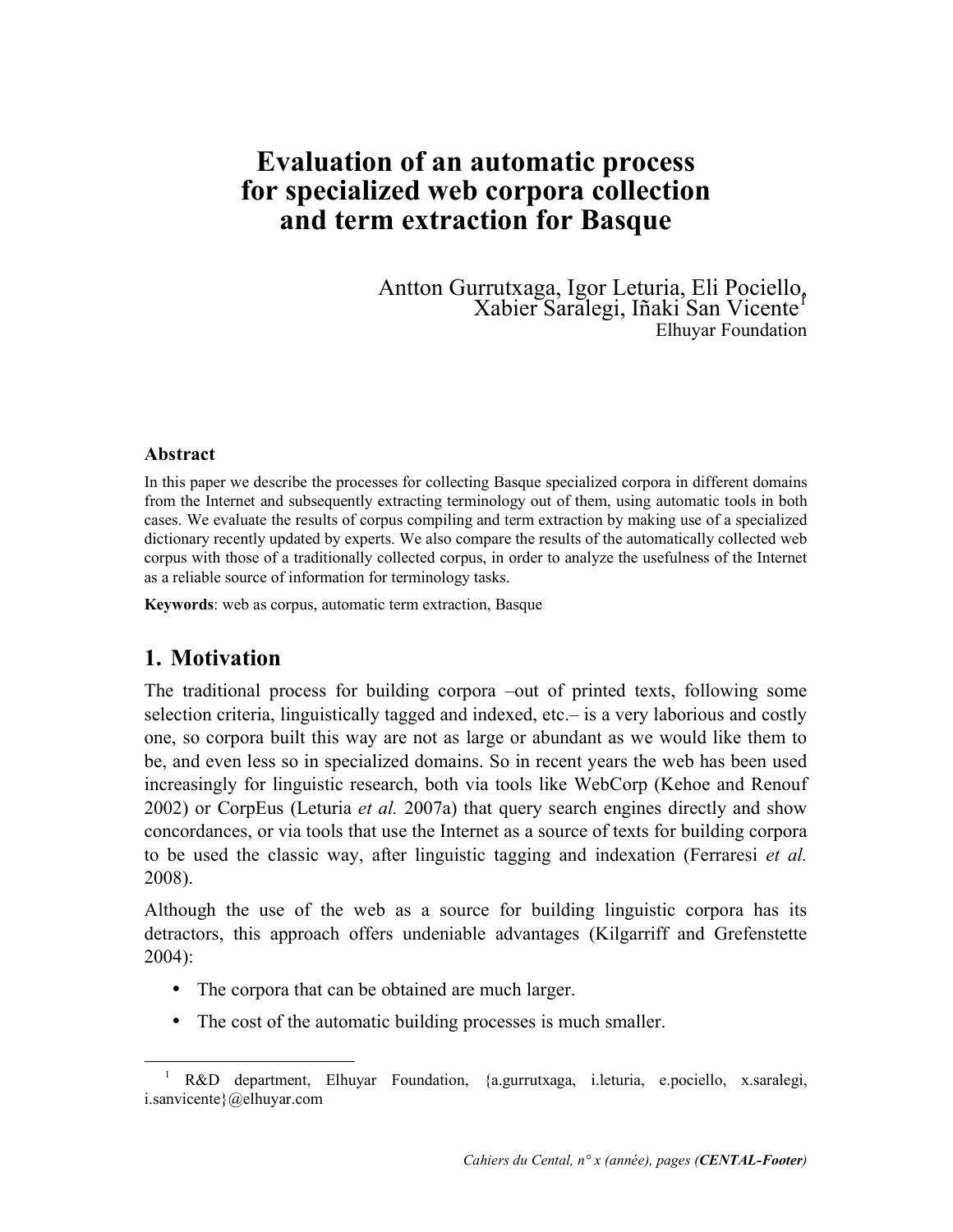• The web is constantly up to date.

On the other hand, the development of terminological resources is essential for any language that aims to be a communication tool in education, industry, etc. The automation of the term extraction process is a condition for this task to be carried out at a reasonable cost taking large samples of real texts as a data source (Ahmad and Rogers 2001).

If all this is true for any language, it is even more so in the case of a less-resourced language like Basque, so the automation of corpus compilation and terminology extraction processes is very attractive indeed.

## **2. Corpus collection**

The compilation of specialized corpora from the Internet is performed by using an automatic tool (Leturia *et al.* 2008) that gathers the documents via the standard method of search engine queries (Baroni and Bernardini 2004).

The system is fed with a sample mini-corpus of documents that covers as many subareas of the domain as possible  $-10$  to 20 small documents can be enough, depending on the domain. A list of seed terms is automatically extracted from it, which can be manually edited and improved if necessary. Then combinations of these seed words are sent to a search engine, using morphological query expansion and languagefiltering words to obtain better results for Basque (Leturia *et al.* 2007b), and the pages returned are downloaded.

Boilerplate is stripped off the downloaded pages (Saralegi and Leturia 2007) which are then passed through various filters:

- Size filtering (Fletcher 2004)
- Paragraph-level language filtering
- Near-duplicate filtering (Broder 2000)
- Containment filtering (Broder 1997)

A final topic-filtering stage is also added, using the initial sample mini-corpus as a reference and using document similarity techniques (Saralegi and Alegria 2007) based on keyword frequencies (Sebastiani 2002). A manual evaluation of this tool showed that it could obtain a topic precision of over 90%.

## **3. Terminology extraction**

Term extraction is carried out using Erauzterm, an automatic terminology extraction tool for Basque (Alegria *et al.* 2004a), which combines both linguistic and statistical methods.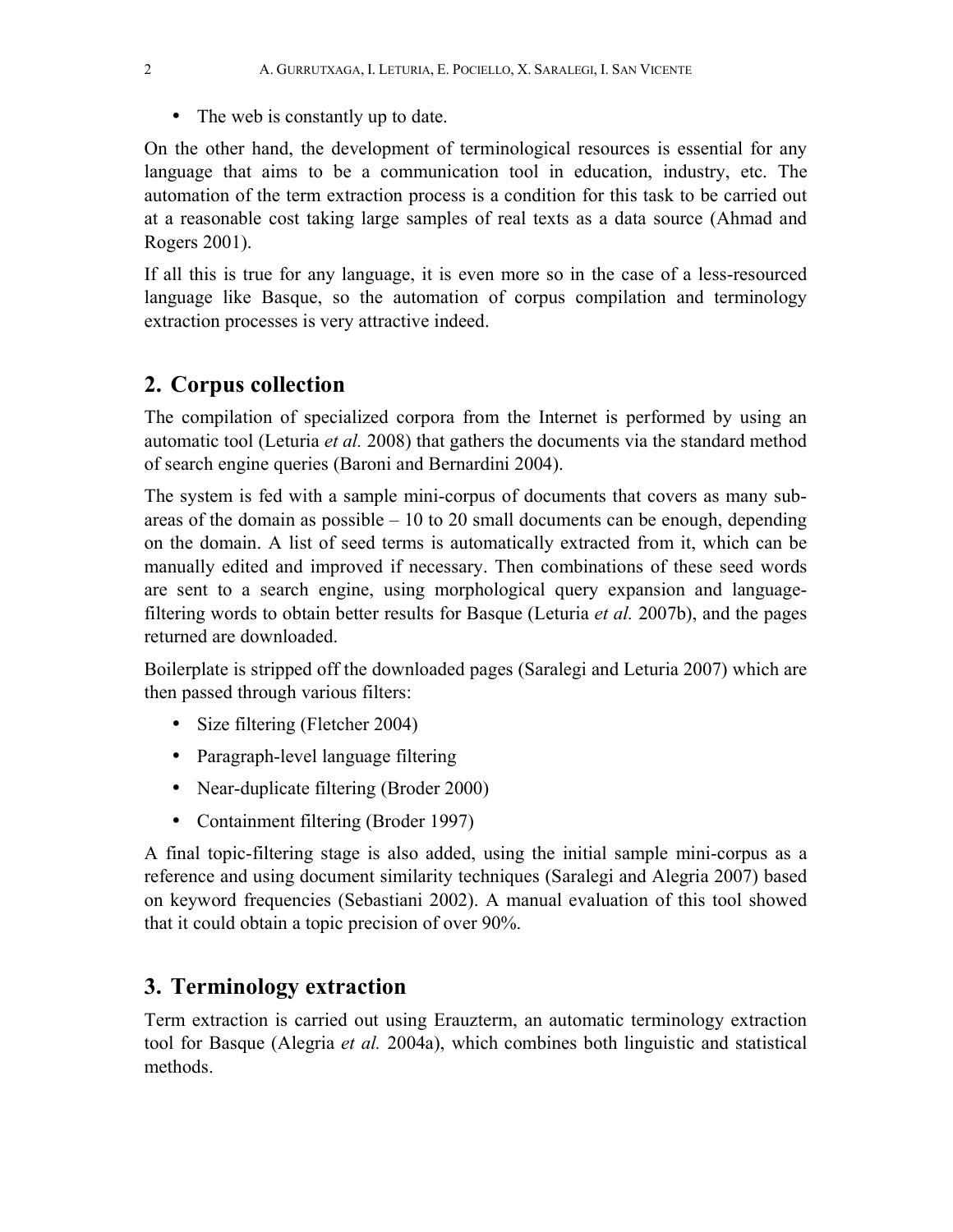First, a lemmatizer and POS tagger for Basque (Aduriz *et al.* 1996) is applied to the corpus. Then the most usual Noun Phrase structures for Basque terms are detected (Alegria *et al.* 2004b) to obtain a list of term candidates. Term variants are linked to each other by applying some rules at syntagmatic and paradigmatic level. After this normalization step, statistical measures are applied in order to rank the candidates. Multiword terms are ranked according to their degree of association or unithood using Log Likelihood Ratio or LLR (Dunning 1994). Single word terms are ranked according to their termhood or divergence with respect to a general domain corpus, also using LLR. Then those candidates that reach a threshold are chosen. A manual evaluation of the tool reported a precision of 65% for multiword terms and 75% for single word terms for the first 2,000 candidates.

The tool also offers a graphical interface which allows the user, if necessary, to explore, edit and export the extracted terminology.

## **4. Experiments and evaluation**

#### 4.1. Experiments

We used the tools and systems described above to collect three specialized corpora and to obtain term lists from them, and we evaluated the results.

The domains chosen were Computer Science, Biotechnology and Atomic & Particle Physics. The collection of the corpora from the Internet did not have a target size, because the Internet in Basque is not as big as that in other languages, and the number of pages we would want to collect for a particular domain might not exist. So we simply launched the collecting processes and stopped them when the growing speed of the corpora fell to almost zero, thus obtaining corpora that were as large as possible. Then we applied the terminology extraction process to the corpora and obtained three term candidate lists. These lists were automatically validated against a recently compiled specialized dictionary, *Basic Dictionary of Science and Technology* (http://zthiztegia.elhuyar.org), which contains 25,000 terms. The best ranked ones of the remaining candidates were manually evaluated by experts to decide if they were terms or not.

Figure 1 shows the size of the corpora obtained, the number of terms extracted and the number of terms validated manually or by the dictionary, for each of the three domains.

| Corpus               | <b>Atomic and</b><br><b>Particle Physics</b> | Computer<br><b>Science</b> | <b>Biotechnology</b>       |
|----------------------|----------------------------------------------|----------------------------|----------------------------|
| Sample corpus size   | $32$ docs,<br>26,164 words                   | $33$ docs,<br>34,266 words | $55$ docs,<br>41,496 words |
| Obtained corpus size | 320,212                                      | 2,514,290                  | 578,866                    |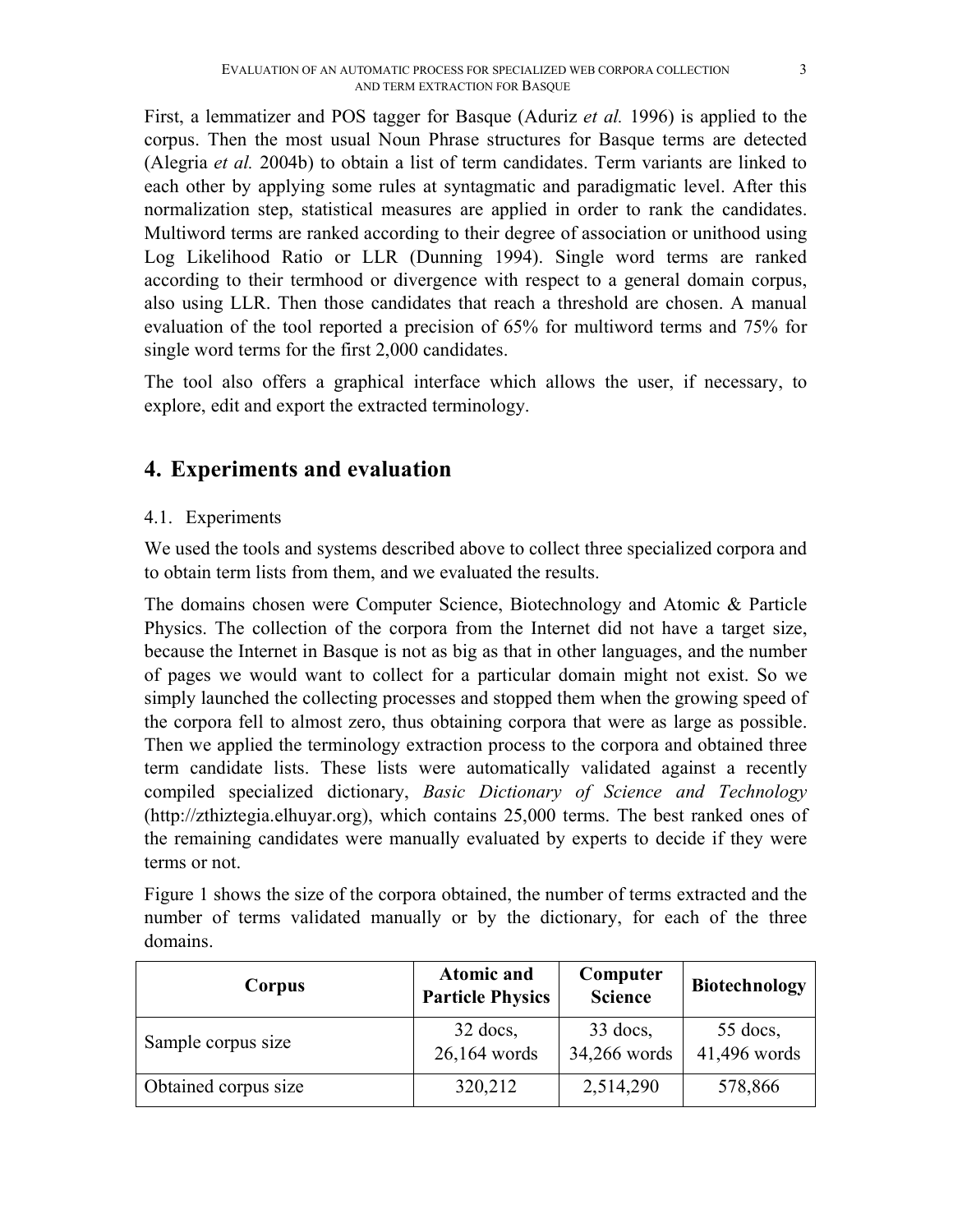| Extracted term list size | 46,972 | 163,698 | 34,910 |
|--------------------------|--------|---------|--------|
| Dictionary validated     | 6,432  | 8,137   | 6,524  |
| Manually evaluated       | 1,147  | 905     | 628    |
| Terms                    | 887    | 513     | 432    |
| Not terms                | 260    | 392     | 196    |

*Figure 1. Corpus and term list sizes obtained for each of the three domains* 

#### 4.2. Evaluation

We evaluated the domain precision of the lists obtained from the Internet, by analyzing the distribution of the terms across the domains, taking the domains of the specialized dictionary as a reference. The results of this evaluation are shown in Figure 2. In it we can observe that all three lists show peaks in or around their respective domains, which proves that the corpora are indeed specialized and that the term lists automatically extracted belong mainly to the desired domains.



*Figure 2. Domain distribution of the extracted term lists* 

The precision of the extracted term lists, that is, the percentage of the extracted terms that really belonged to the desired domain, was also evaluated. Figure 3 shows the evolution of this precision as the number of candidate terms grows. Here we can observe that the results are different for each of the domains. As a general rule, we can say that pure sciences perform better than technologies, which might indicate that these domains are more "terminologically dense", although we cannot be sure about this, because it could also be due to the different nature –extension, diversity,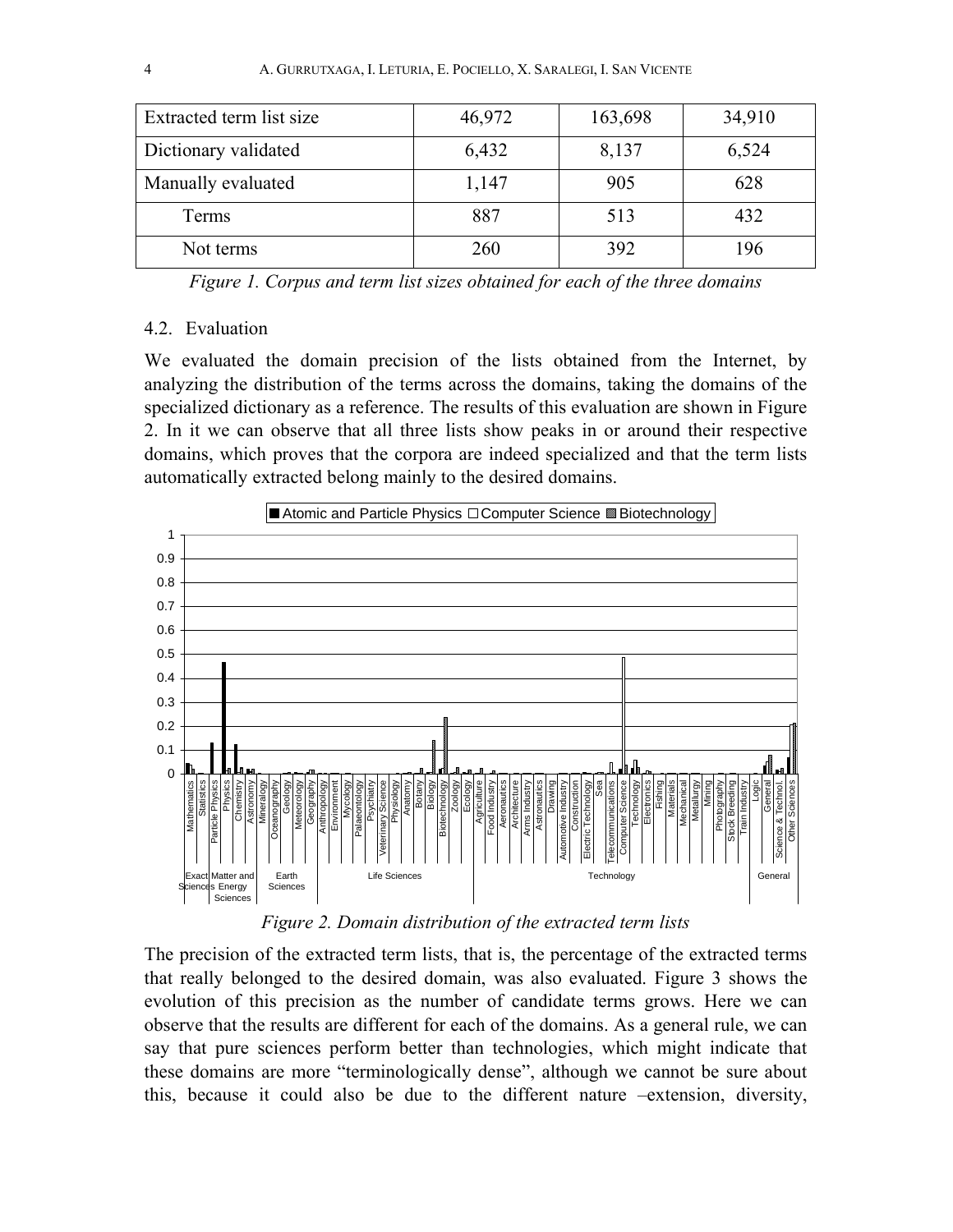production– of the domains. Besides, we believe that the seed document selection might also affect the quality of the resulting corpora and term lists.



*Figure 3. Domain precision of the extracted term lists* 

Also, the size of the collected corpora does not seem so important as far as the term extraction task is concerned: the Atomic and Particle Physics corpus achieves better results than the Biotechnology one, the former being almost half the size of the latter (Figure 1). As we have already pointed out, the nature of the domain is more important.

We also compared the extracted term lists with the lists on the domains of a specialized dictionary compiled and recently updated by experts, and look at the recall, that is, the percentage of the dictionary achieved, and the number of new terms extracted that were not in the dictionary. These two pieces of data are shown in Figures 4 and 5. By looking at the recall, we could draw the conclusion that the corpus building process is not good enough for compiling a quality dictionary, but we will see later that a traditional corpus does not do better. The use of corpora lacking representativeness could be put forward as a reason for that flaw. But another possible explanation for this fact could lie in the current situation of Basque terminology and text production. Although Basque began to be used in Science and Technology thirty years ago, it cannot be denied that there is a given amount of highly specialized terminology that is published *ex novo* in dictionaries, with little document support if any. That could be the reason why several terms chosen by experts and published in the dictionary do not occur in either of the two corpora. However, we can see in Figure 5 that many new terms appear, so the process proposed is definitely interesting for enriching or updating already existing specialized dictionaries.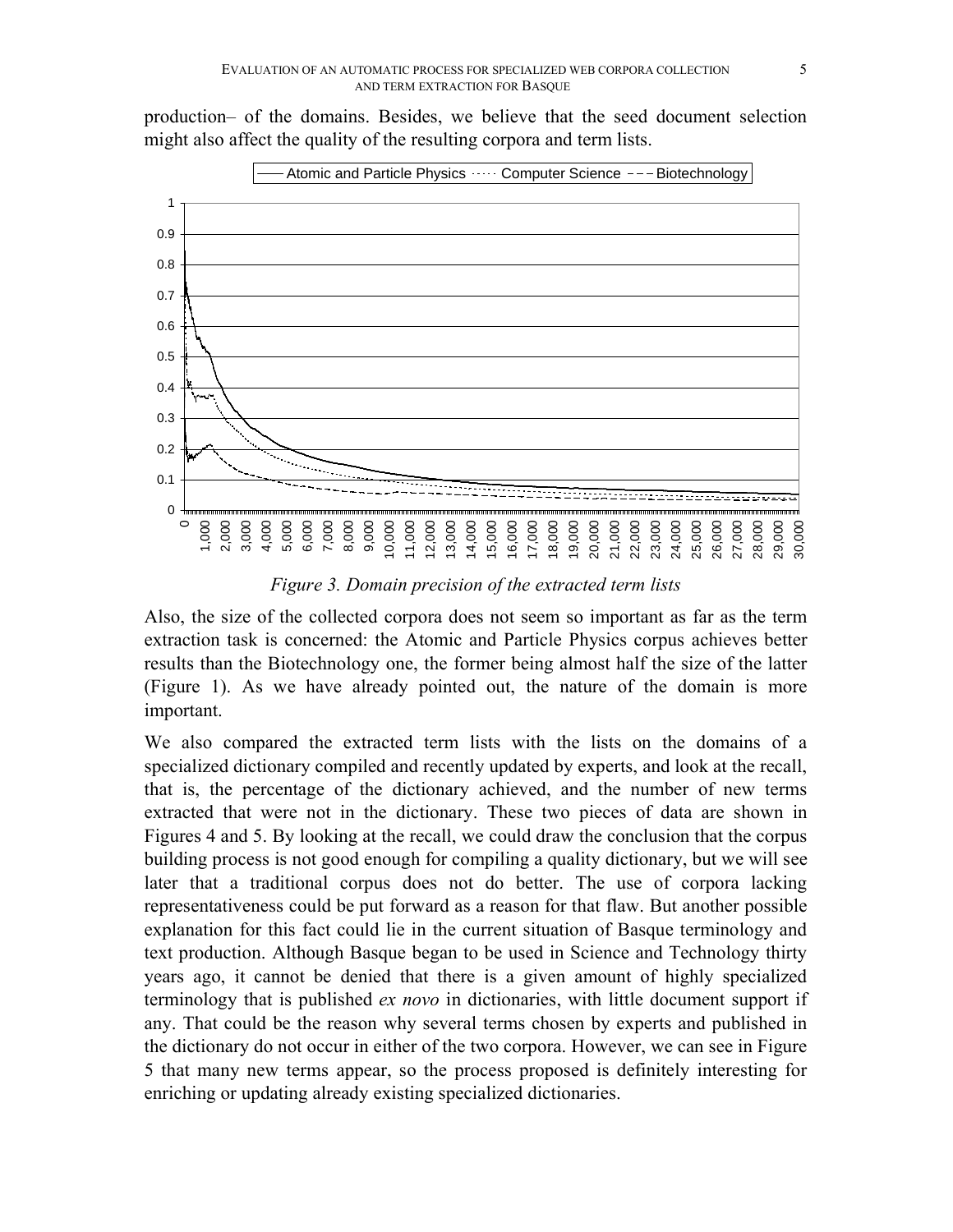

*Figure 4. Recall of the extracted term lists compared with the dictionary* 



Atomic and particle physics  $\cdots$  Computer science  $--$  Biotechnology

*Figure 5. New terms in the extracted term lists that were not in the dictionary* 

Finally, we compared the term list extracted from a corpus automatically collected from the web with the term list extracted from a classical corpus. So a sub-corpus of the Computer Science domain was extracted from a traditional corpus, the ZT Corpus (Areta *et al.* 2007; http://www.ztcorpusa.net), and terminology was extracted with the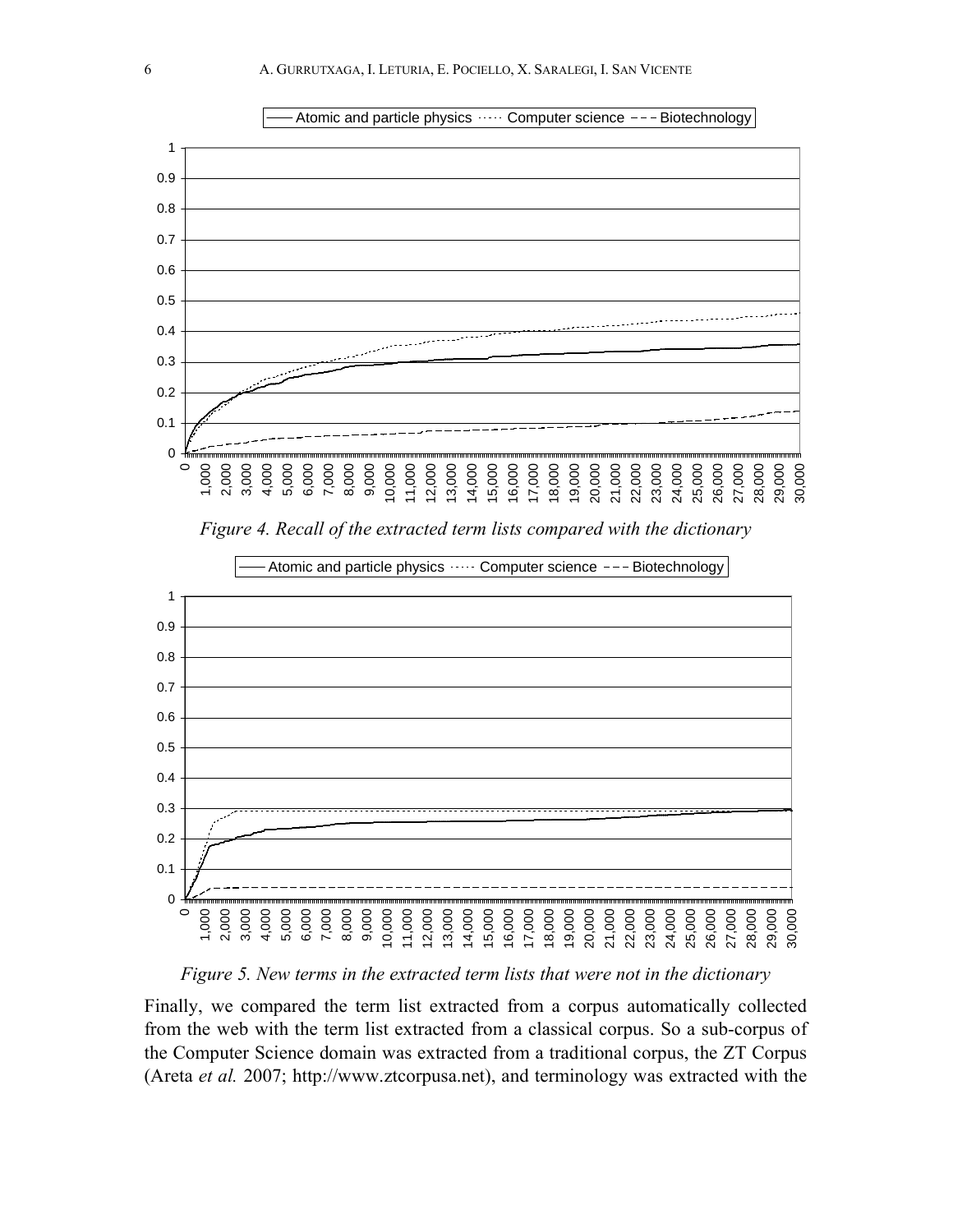| Corpus                   | <b>Computer Science</b> | <b>Computer Science -</b><br><b>ZT Corpus</b> |
|--------------------------|-------------------------|-----------------------------------------------|
| Sample corpus size       | 33 docs, 34,266 words   |                                               |
| Obtained corpus size     | 2,514,290               | 332,745                                       |
| Extracted term list size | 163,698                 | 24,283                                        |
| Dictionary validated     | 8,137                   | 3,389                                         |
| Manually evaluated       | 905                     | 1,022                                         |
| Positive                 | 513                     | 479                                           |
| Negative                 | 392                     | 543                                           |

same method used with the Computer Science web corpus. Then both lists were compared. Figure 6 shows data on these two corpora and their respective term lists.

*Figure 6. Corpus and term list sizes obtained for the web and traditional corpora* 

Figures 7, 8, 9 and 10 show, respectively, the domain distribution, domain precision, recall compared with the dictionary and new terms that were not in the dictionary of the two extracted term lists. They prove that we can obtain similar or, in some aspects, even better results with the automatic corpus collection process. As the cost is much lower, we believe that the process proposed in the paper is valid and very interesting for terminological tasks.



*Figure 7. Domain distribution of the extracted term lists*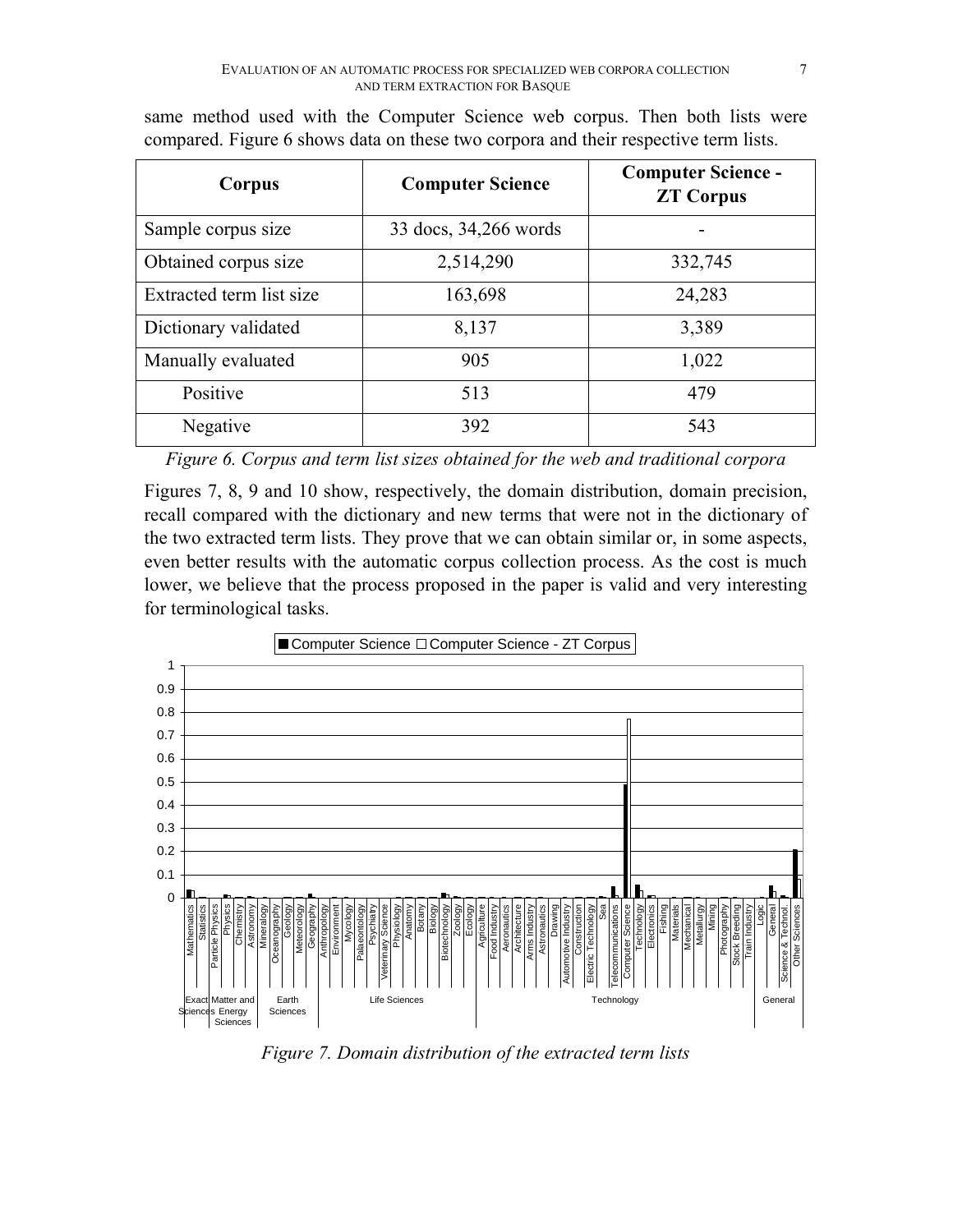



*Figure 9. Recall of the extracted term lists compared with the dictionary*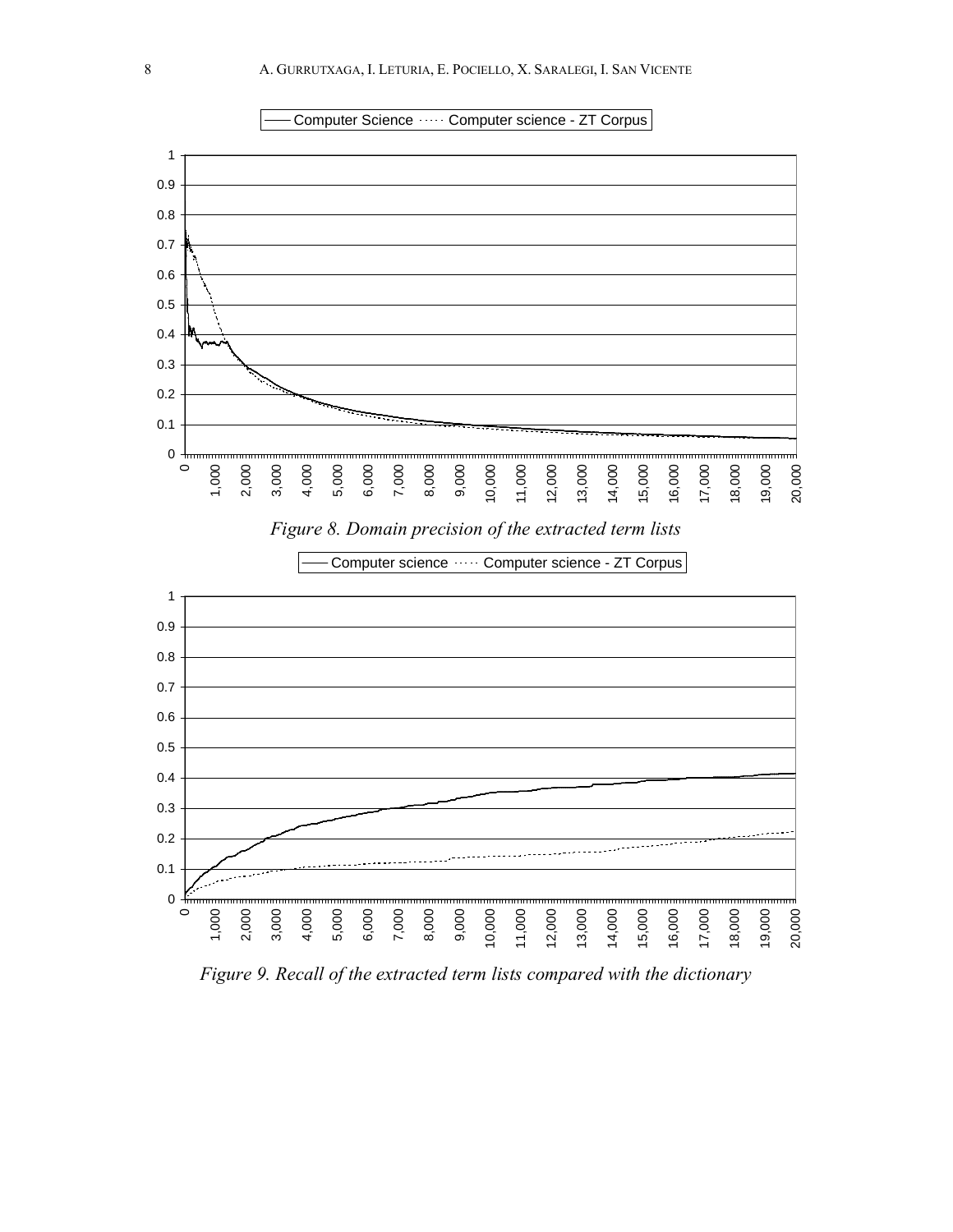

*Figure 10. New terms in the extracted term lists that were not in the dictionary* 

### **5. Conclusions**

The distribution and domain precision graphs prove that the corpora and term lists obtained are indeed specialized on the desired domains and lead us to believe that the automatic corpus collection and term extraction process can be valid for terminology tasks.

The evaluation also shows that results almost as good as from a traditional corpus can be obtained regarding precision or new terms, and even better in the case of recall.

Overall, the evaluation results are encouraging and indicate that acceptable results can be obtained with much less work than by means of a completely manual process.

### **References**

- ADURIZ, I., ALDEZABAL, I., ALEGRIA, I., ARTOLA, X., EZEIZA, N. and URIZAR, R. (1996). EUSLEM: A Lemmatiser / Tagger for Basque. In *Proceedings of EURALEX'96*. Göteborg: EURALEX: 17-26.
- AHMAD, K. and ROGERS, M. (2001). Corpus Linguistics and Terminology Extraction. In S. E. Wright and G. Budin (eds.) *Handbook of Terminology Management Volume 2*. Amsterdam: John Benjamins: 725-760.
- ALEGRIA, I., GURRUTXAGA, A., LIZASO, P., SARALEGI, X., UGARTETXEA, S. and URIZAR, R. (2004a). An Xml-Based Term Extraction Tool for Basque. In *Proceedings of the 4th International Conference on Language Resources and Evaluations (LREC)*. Lisbon: ELRA: 1733-1736.